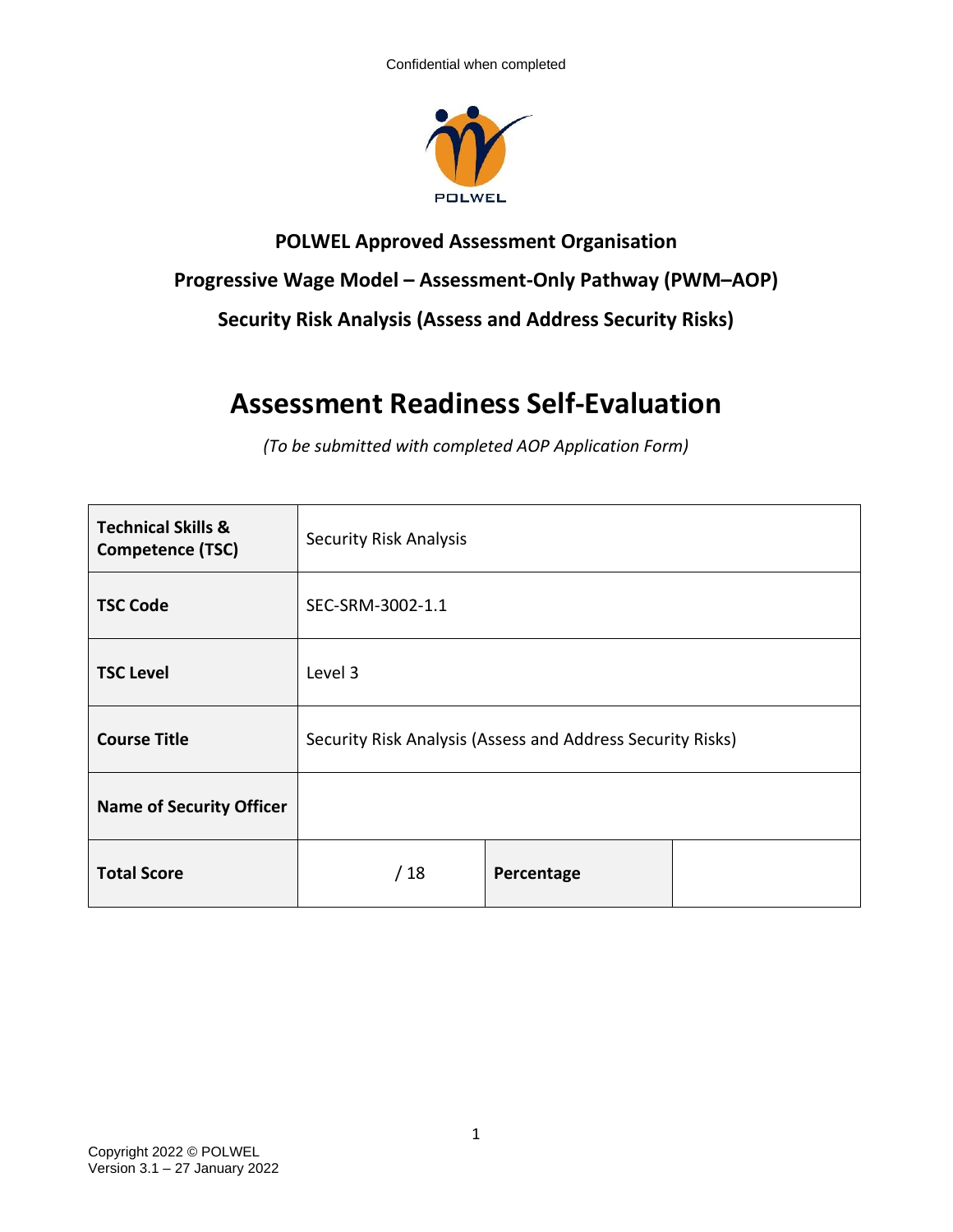## **Terms and Conditions**

- 1. I declare that the completion of this Self-Evaluation is my own effort and it is not the work of others. I understand that POLWEL AAO has every right to withdraw my application for PWM–AOP and forfeit the assessment fees paid if I am found to be untruthful in my declaration.
- 2. I declare that I have the relevant work experience as stipulated in the pre-requisites for PWM–AOP.
- 3. I understand the PWM-AOP is suitable for me if I have received previous formal or informal training relating to the competency requirements of this Competency Unit.
- 4. I understand that I need to be as realistic and honest as possible to evaluate if I am able to meet the assessment requirements of the Abilities and Knowledge of the TSC based on my existing skills and knowledge; failing which, it is likely to result in a 'Not Yet Competent' assessment outcome.
- 5. I understand that the successful completion of this Self-Evaluation will not lead to a Statement of Attainment (SOA) to be issued by SkillsFuture Singapore (SSG) for this TSC.

| <b>Signature of Security Officer</b> |  |
|--------------------------------------|--|
| <b>Name of Security Officer</b>      |  |
| <b>Date</b>                          |  |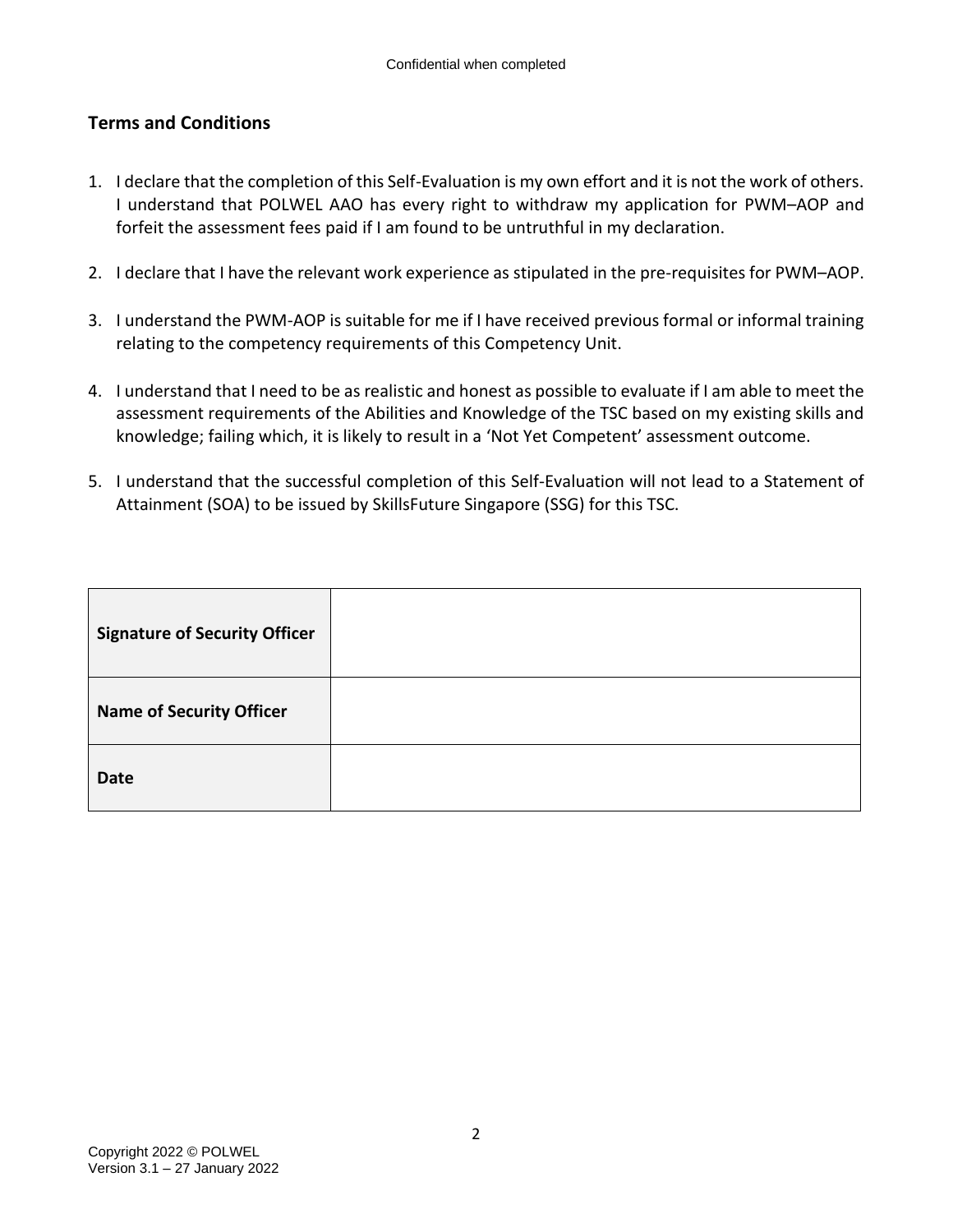## **Assessment Method**

The ways of assessing the Candidate will include practical performance through Role Play and posing of Oral Questions to address the relevant Abilities (A) and Knowledge (K) required of the TSC.

| <b>Abilities</b> | <b>Description</b>                                                         |
|------------------|----------------------------------------------------------------------------|
| A1               | Apply basic risk identification techniques                                 |
| A <sub>2</sub>   | Follow standard operating procedures (SOPs) to identify risks              |
| A <sub>3</sub>   | Study situations and relate to past experience for identification of risks |
| A4               | Discuss situations with security teams to identify risks                   |

| Knowledge      | <b>Description</b>                                                                                                          |
|----------------|-----------------------------------------------------------------------------------------------------------------------------|
| K1             | Methods of risk analysis                                                                                                    |
| K2             | Types of tell-tale signs and symptoms                                                                                       |
| K <sub>3</sub> | Organisational procedures for security operations                                                                           |
| K4             | Signs of surveillance and intelligence-gathering being conducted, inappropriate<br>demeanours and potential suicide bombers |
| K <sub>5</sub> | Types of suspicious activities, inappropriate attires, explosives and incendiary devices<br>used by terrorists              |
| K <sub>6</sub> | Identification of persons                                                                                                   |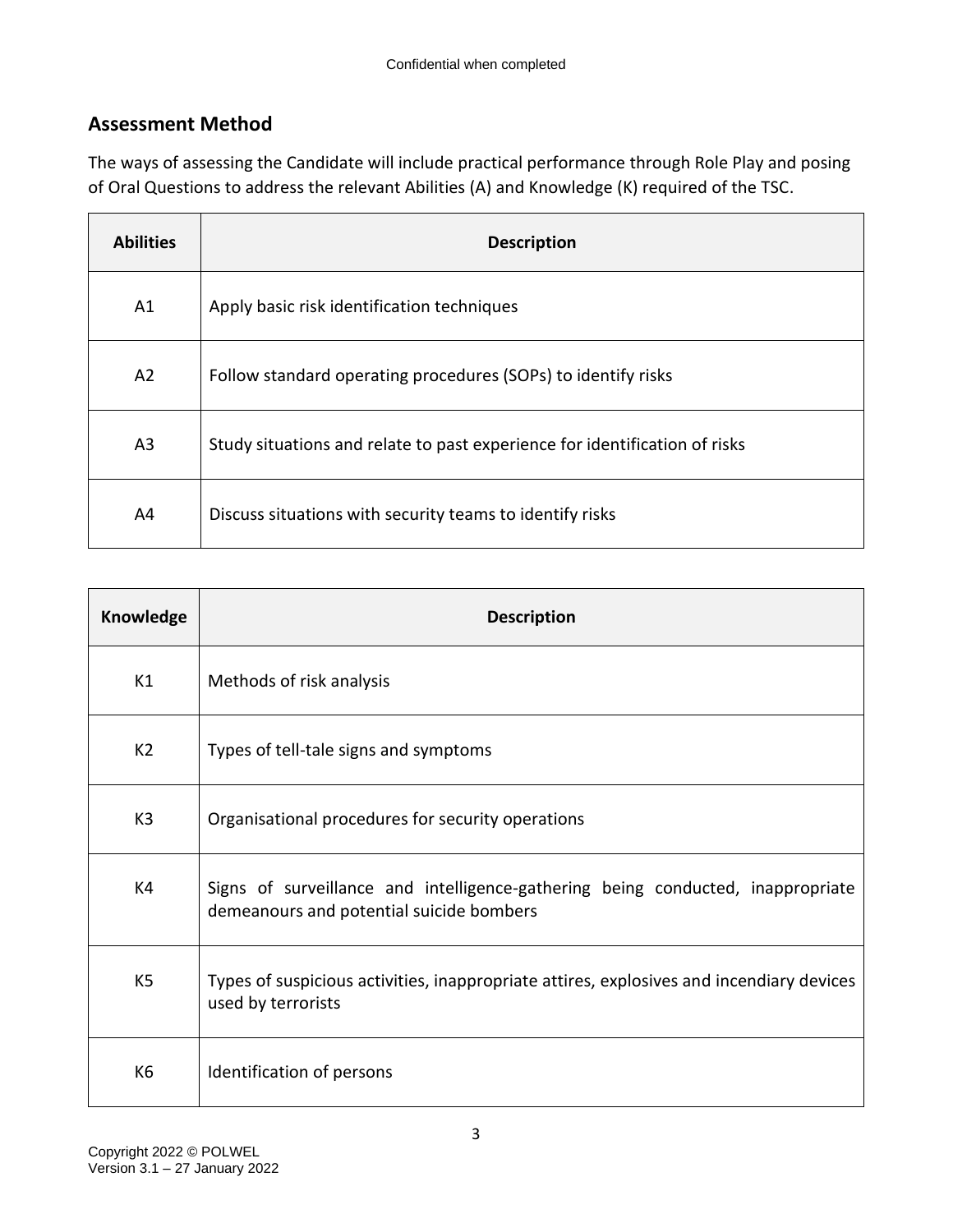| <b>Self-Evaluation Statement</b>                                                                                                                                                                                                                                               | Y<br>(1) | N<br>(0) |
|--------------------------------------------------------------------------------------------------------------------------------------------------------------------------------------------------------------------------------------------------------------------------------|----------|----------|
| [Role Play 1]                                                                                                                                                                                                                                                                  |          |          |
| Based on the scenario given to me, I am able to check with client on any change in<br>security needs or security concerns.                                                                                                                                                     |          |          |
| Based on the information provided by the client, I am able to demonstrate<br>recording of the concerns raised and check on availability of the relevant<br>information sources / documents for review.                                                                         |          |          |
| Based on the documents given, I am able to demonstrate reviewing of the SOPs to<br>highlight inadequate or ambiguous information and the need to review the past<br>incident reports to identify security weaknesses.                                                          |          |          |
| After reviewing the documents, I am able to advise that a site assessment will need<br>to be carried out to better understand the security requirements and explain that a<br>work plan will be prepared to list down the activities to be done during the site<br>assessment. |          |          |
| Sub-total                                                                                                                                                                                                                                                                      | 74       |          |

| <b>Self-Evaluation Statement</b>                                                                                                                                                                                        | Υ<br>(1) | N<br>(0) |
|-------------------------------------------------------------------------------------------------------------------------------------------------------------------------------------------------------------------------|----------|----------|
| [Role Play 2]<br>I am able to demonstrate the conduct of site assessment of the premises (guided with<br>the use of the Building Site Plan, Security Equipment Inventory List and Site<br><b>Assessment Checklist).</b> |          |          |
| Sub-total                                                                                                                                                                                                               | 71       |          |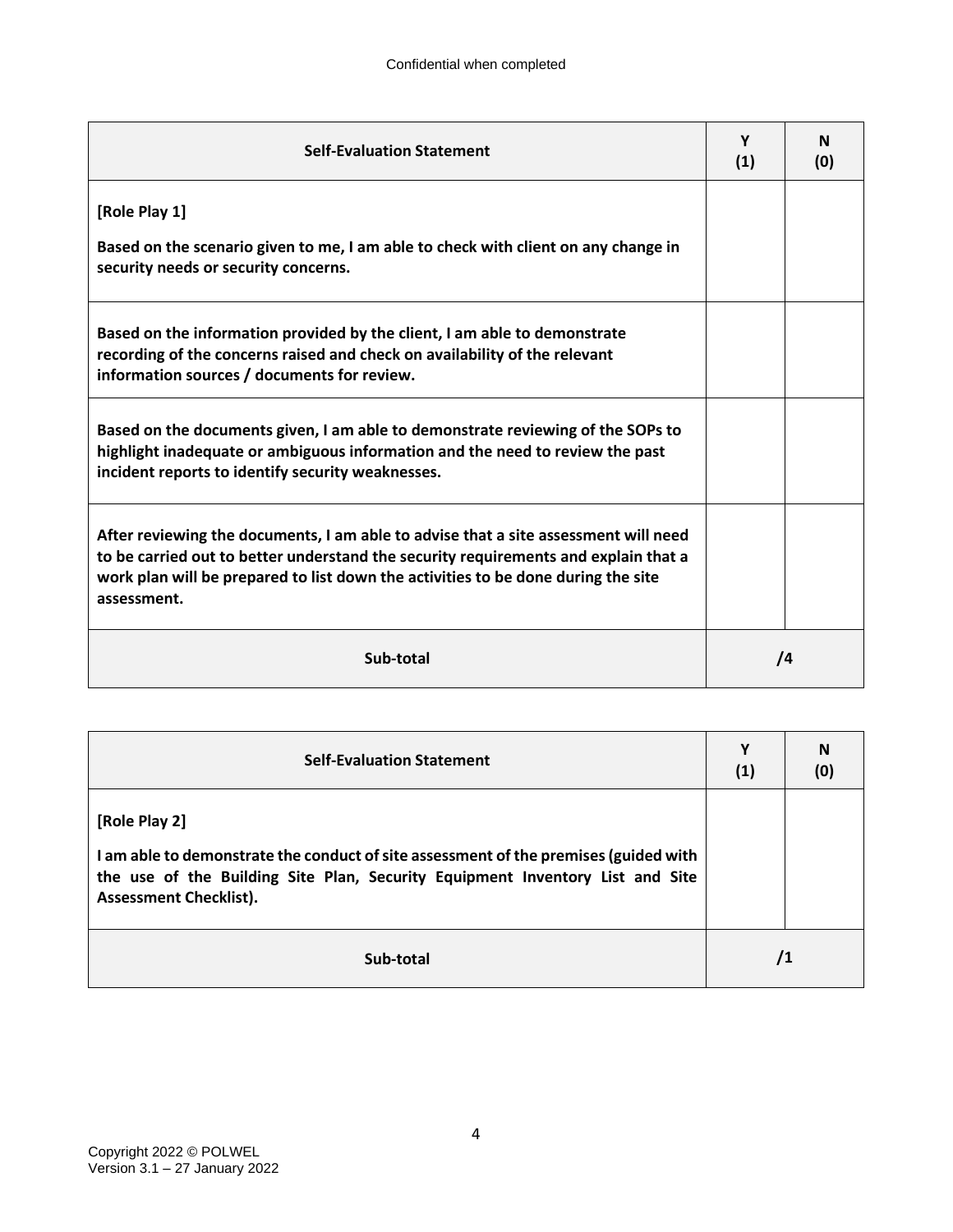| <b>Self-Evaluation Statement</b>                                                                                                                                                                           | (1) | N<br>(0) |
|------------------------------------------------------------------------------------------------------------------------------------------------------------------------------------------------------------|-----|----------|
| [Role Play 3]<br>I am able to demonstrate the completion of the necessary documentation after the<br>completion of site assessment and put up recommendations to address the security<br>risks identified. |     |          |
| Sub-total                                                                                                                                                                                                  | /1  |          |

| <b>Self-Evaluation Statement</b>                                                                                                                                            | Υ<br>(1) | N |
|-----------------------------------------------------------------------------------------------------------------------------------------------------------------------------|----------|---|
| [Role Play 4]<br>I am able to demonstrate the presentation of the findings and recommendations to<br>the client (using the completed Site Assessment Checklist as a guide). |          |   |
| Sub-total                                                                                                                                                                   | 71       |   |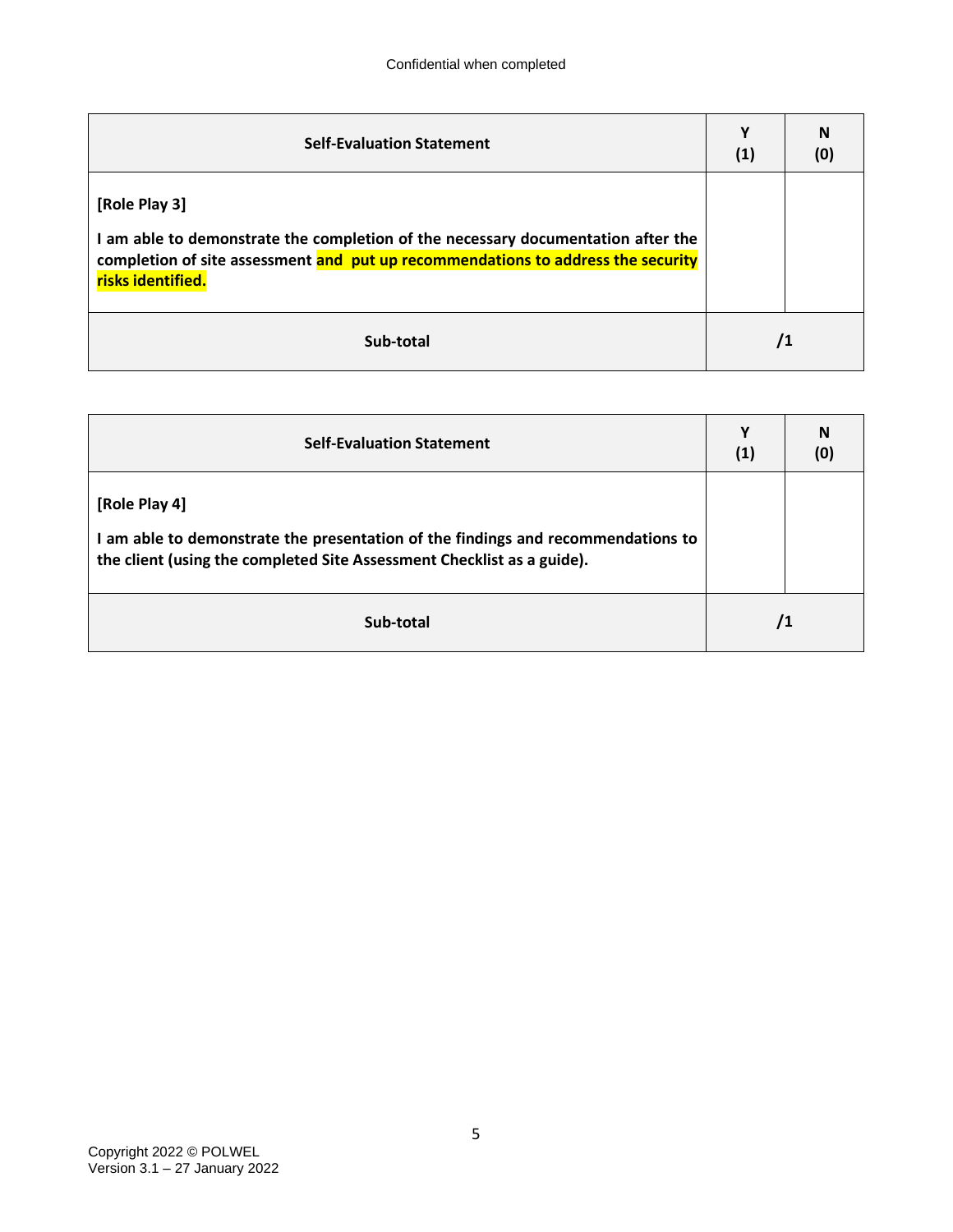| <b>Self-Evaluation Statement</b>                                                                            | Υ<br>(1) | N<br>(0) |
|-------------------------------------------------------------------------------------------------------------|----------|----------|
| [Oral Question 1]                                                                                           |          |          |
| I am able to give examples of contract terms for engagement of security services.                           |          |          |
| [Oral Question 2]                                                                                           |          |          |
| I know the purpose of carrying out a site assessment.                                                       |          |          |
| [Oral Question 3]                                                                                           |          |          |
| I am able to name the types of security surveys.                                                            |          |          |
| [Oral Question 4]                                                                                           |          |          |
| I know the qualities, skills or experience that I need to have to conduct a security risk<br>survey.        |          |          |
| [Oral Question 5]                                                                                           |          |          |
| I am able to list the benefits of conducting a security survey.                                             |          |          |
| [Oral Question 6]                                                                                           |          |          |
| I know how to ensure confidentiality of the information gathered from the security<br>assessment.           |          |          |
| [Oral Question 7]                                                                                           |          |          |
| I am able to name the stages in security risk assessment.                                                   |          |          |
| [Oral Question 8]                                                                                           |          |          |
| I know how to organise the report to present the important information in the<br>assessment report.         |          |          |
| [Oral Question 9]                                                                                           |          |          |
| I know what I should do if management approves my report and direct me to<br>implement the recommendations. |          |          |
| [Oral Question 10]                                                                                          |          |          |
| I know what I should do after the recommendations have been implemented.                                    |          |          |